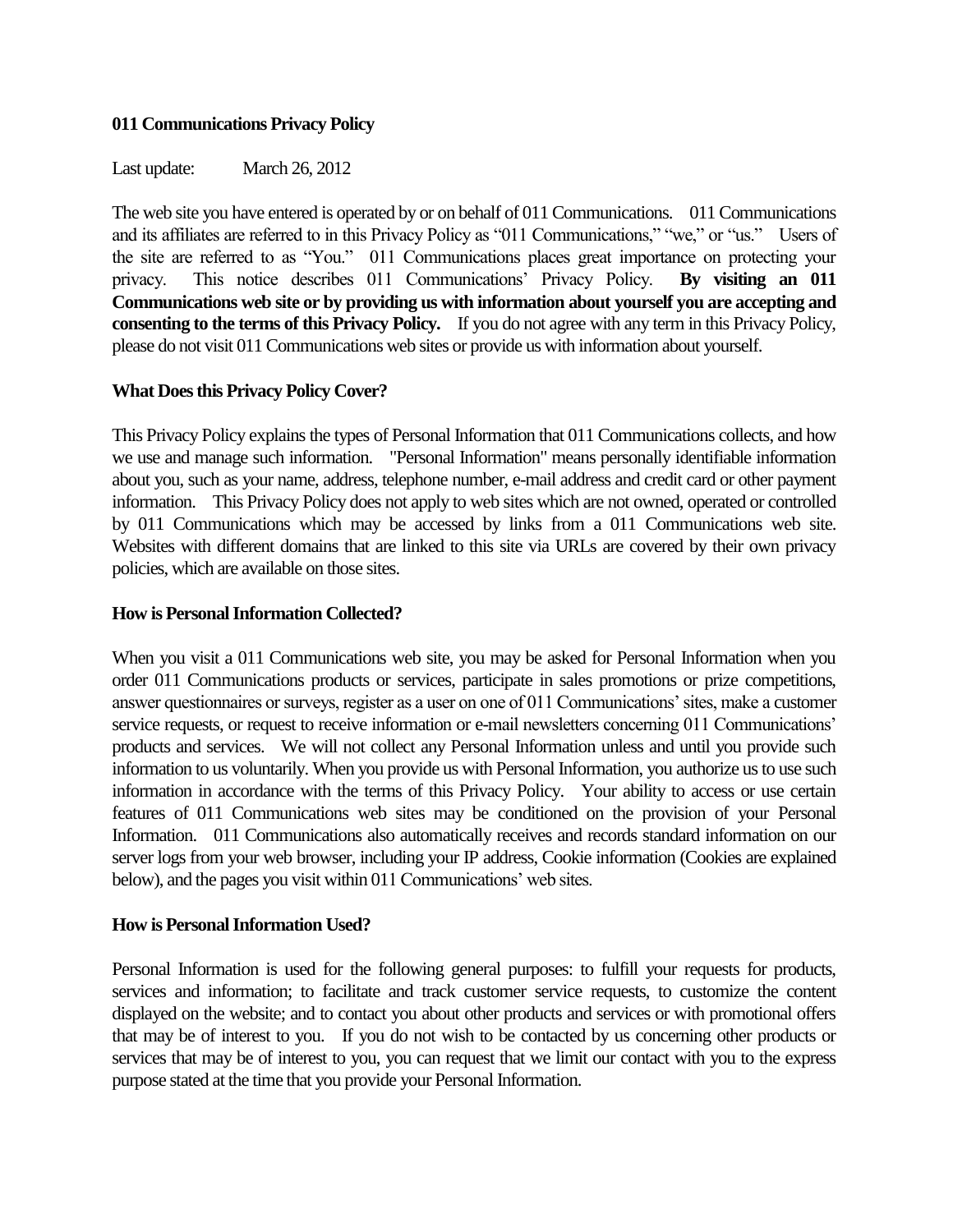### **Does 011 Communications Use Cookies?**

This website and its service providers use current industry methods, including "cookies" and tracking technology ("clear gifs", "web beacons", "log files", etc.), to enable 011 Communications to make visits to this website and communications with our visitors more personalized and effective, and to analyze the services we provide through this Site. For example, "cookies" are tags sent to reside on the visitor's computer, to enhance a visitor's experience at our site, to allow repeat visitors to be served more quickly and efficiently, or to tell us where our visitors go and how our visitors use our website and related sites. 011 Communications does not use cookies to obtain personally identifiable information about a user that was not previously provided.

Most web browsers are initially set to accept cookies. If you do not wish to accept cookies, you can set your web browser to refuse cookies or to alert you when cookies are being stored. If you refuse to use cookies, our ability to provide you with personalized services will be limited. Please refer to your web browser's instructions or "help" file to learn more about cookies and your browser's options.

## **Does 011 Communications Share or Disclose Personal Information?**

011 Communications will not sell or rent your Personal Information to anyone. 011 Communications will only disclose your Personal Information to other companies or people if: 1. You have given your consent for us to share your Personal Information, 2. We need to share your Personal Information to provide the product, service, or information you requested, 3. We need to send your Personal Information to companies who work on our behalf to provide the product, service or information you requested (these companies will not have the right to use the Personal Information we provide to them except as necessary to assist us in providing you with the product, service or information you requested from us), 4. We are required to do so to comply with laws, subpoenas, court orders or other legal process, 5. We have reason to believe that your actions violate the law, 011 Communications' Terms of Use or the restrictions stated in the user agreement for a particular product or service, but only to the extent necessary to investigate and stop such violation, 6. The company is affiliated with 011 Communications and their use of Personal Information is subject to this Privacy Policy, 7. 011 Communications is acquired by or merged into another company (in which case 011 Communications will only disclose your Personal Information to the acquirer or merged entity if their privacy policy offers substantially the same protection as this Privacy Policy), or 8. 011 Communications has retained the company or person to act as our agent to analyze data we collect, including Personal Information, solely to help us improve our products, services and web sites (these companies will not have the right to use or disclose the Personal Information we provide to them except as necessary to provide services to us).

### **Does 011 Communications Collect Personal Information from Children?**

011 Communications' web sites, products and services are intended for a general audience and do not knowingly collect any Personal Information from children. 011 Communications does not sell products or services for purchase by children. If you are under 18 years old, you may use 011 Communications' web sites only with the involvement and supervision of a parent or guardian.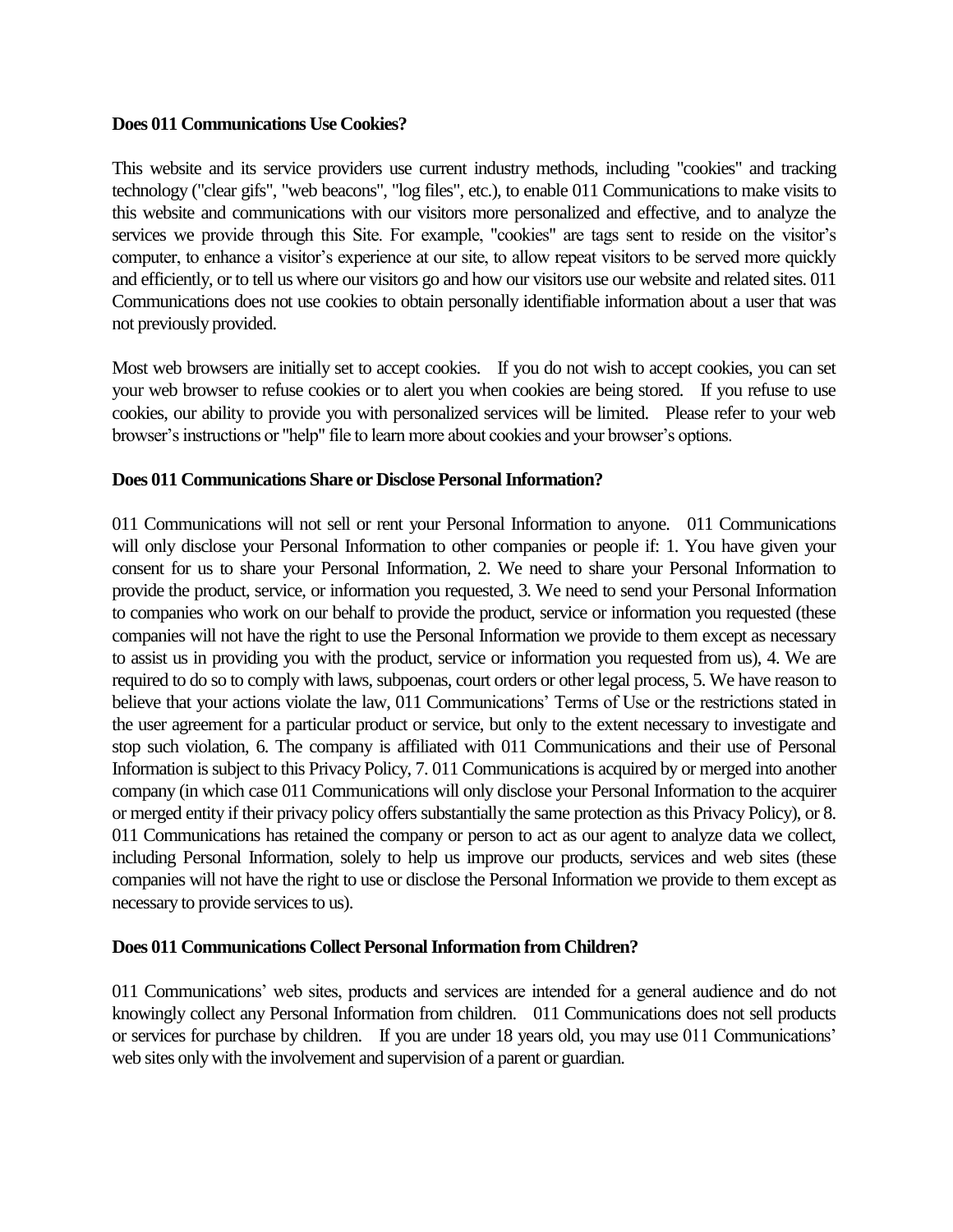# **Does 011 Communications Make Changes to the Privacy Policy?**

011 Communications may update or revise this Privacy Policy from time to time. We will display a current version of our Privacy Policy at this web page: www.011Communications.com. If you visit an 011 Communications web site or provide us with information about yourself after we revise this Privacy Policy you are accepting and consenting to the terms of the revised Privacy Policy. If you do not agree with any term in this Privacy Policy, please do not visit the 011 Communications web sites or provide us with information about yourself.

## **Can I Access, Correct or Delete the Personal Information I Send to 011 Communications?**

You have the right to review, correct and request that 011 Communications delete your Personal Information. You can do so by visiting the website, logging on to your My 011 Communications account (or creating a My 011 Communications account if you do not already have one), and visiting the "My Profile" section of the site. Alternatively, you may contact us at the address stated in Questions and Comments below to request to review, correct, or delete your Personal Information. Before we provide, correct or delete your Personal Information, we may verify your identity to prevent Personal Information from being altered unlawfully.

## **Does 011 Communications Transfer Personal Information Between Countries?**

011 Communications may from time to time transfer Personal Information between Countries. If you are located in a European Union member country and 011 Communications transfers your Personal Information to a country outside of the EU, we will insure that the recipient has adequate procedures in place to protect such information. The recipient of Personal Information must either participate in the Safe Harbor program developed by the United States Department of Commerce and the European Union or accept contractual clauses assuring the adequate protection of the Personal Information. Companies which participate in the Safe Harbor program have certified that they adhere to the Safe Harbor Privacy Principles agreed upon by the United States and the European Union. For more information about the Safe Harbor program, please visit the United States Department of Commerce's Safe Harbor web site at URL: [www.export.gov/safeharbor.](http://www.export.gov/safeharbor)

### **Does the 011 Communications Privacy Policy apply to affiliated and co-branded websites?**

011 Communications websites may link directly to websites operated by our service providers or marketing partners. Some of these sites may be "co-branded" with a 011 Communications logo; even so, they are not operated or maintained by 011 Communications. Because these websites are operated by business partners or third parties, 011 Communications is not responsible for the content or practices of such websites. These links are provided for your convenience only and should be used with your discretion and prudent judgment. Links from our website to third party websites do not constitute sponsorship, endorsement, or approval by 011 Communications of the content, policies, practices of such third party sites. 011 Communications is not responsible for any information these websites may obtain and does not oversee their policies or practices in collecting personally identifiable information. The Privacy Policies of these other websites may differ from those of 011 Communications.

These websites may ask you for personally identifiable information. Please review the privacy policy on these websites before submitting personal information because 011 Communications does not have control